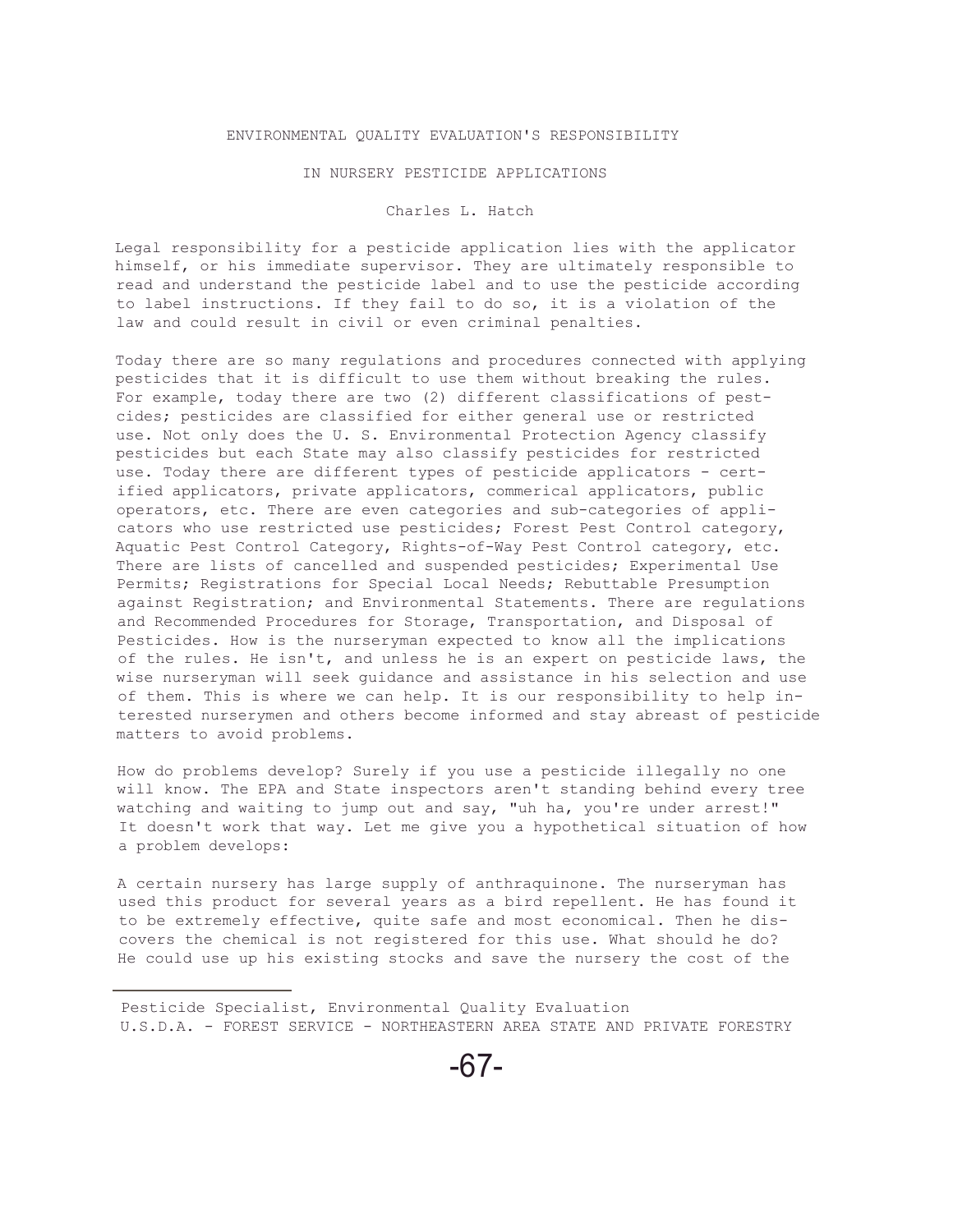chemical. This would also save him the trouble of finding a suitable disposal site, and save the nursery the expense of disposal. Besides, as far as the nurseryman is concerned, a substitute, if there is one, is not effective or as safe. What would you do? What would you do if there were no substitutes? If you think for a minute, there would be no questions. For it is conceivable that a pesticide accident such as a fire or spill, resulting in injury, could occur on the nursery. This would probably bring in EPA or State officials. They would probably take affidavits. And if an employee has an ax to grind, where do you think you would stand in a court of law?

It is also conceivable that an employee, who has been exposed on the nursery, could become ill or poisoned from a remote or other unknown source. What will be the doctor's diagnosis? I know. "Probable Pesticide Poisoning." Would the employee have a case against the nursery if the nursery were negligent? Where do you think the nursery would stand in a court of law?

It is conceivable that some day the applicator, or his family, could associate just about any future health problems with the "yellow stuff" they had on the nursery, And, if in the meantime, should the chemical be demonstrated to possess chronic toxicological properties,- What will the applica  $^$ tor say? I know what he will say, "My boss lied to me. He told me it was safe." Where do you think the nursery would stand in a court of law?

Remote? About as remote as hundreds of hypothetical situations you can imagine. About as remote as all the claims today - right or wrong - by Vietnam veterans who were exposed to Agent Orange. Therefore, the decision to "misuse" this chemical under any circumstance would be a mistake; it is illegal and the risks are too great. In the long run, you would not save the nursery any money; you would jeopardize the health of your employees; and you would make yourself and your employer criminally liable.

If we in Environmental Quality Evaluation can help you and other people avoid problems like this, we are doing our job. How well we do it depends a lot on you and how you use our service. Anyone with a pesticide question (What is registered? When to use it? How much to use? Where to use it?) can call us on the telephone. We may not be able to answer a question immediately, but we know where to find the answer, and we will.

It is our responsibility to examine for correctness, PRIOR TO APPLICATION, any proposed use of a pesticide we receive on our Pesticide Use Proposal forms. With this service we do a complete technical label review and can expose improper uses, thereby avoiding problems before they develop. You are familiar with this activity. It is part of our obligations in Title IV and CM-4 programs.

We also develop special publications that help you select and use properly registered pesticides. Our first publication was the Nursery Pesticide Handbook. It was developed especially for you, the nurseryman. We have since published the Herbicide Handbook and more recently, the Pesticide Guide for Shade and Ornamental Trees.